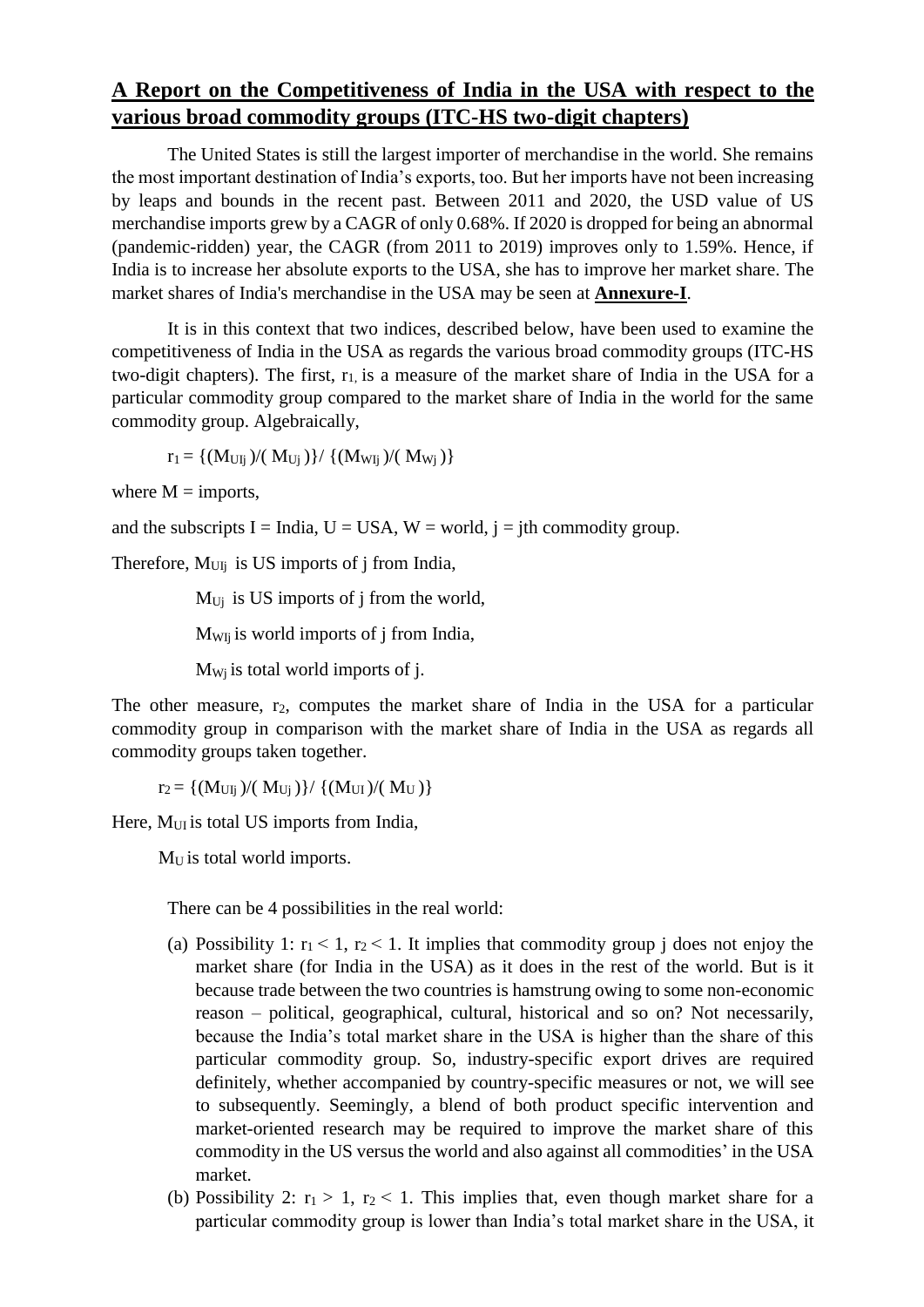is higher than India's share in the world market (for this commodity group). Maybe, India's overall penetration in the US market has pulled the market share of this commodity group there above the share in the world market. Even if India's exposure in USA market is better, on an average, still the product share within USA market is less compared to all product's share.Hence, more product specific approach may have to be adopted.

- (c) Possibility 3:  $r_1 < 1$ ,  $r_2 > 1$ . This implies that though India's market share in the USA for this group is more than India's total market share, it cannot surpass the India's share in world market for this commodity. Probably, a significant improvement in India's overall market penetration in the USA may increase exports. Marketresearch and customer segmentation approaches within the US market for the product in terms of quality enhancement and targeting the right customer mix (say high population, affluent states with taste for more product differentiation) may enhance market share of this commodity in USA with respect to the world.
- (d) Possibility 4:  $r_1 > 1$ ,  $r_2 > 1$ . The situation is encouraging for the product group or industry.

In theory, there can be 5 other possibilities wherein either or both of the r's equal(s) 1, but they are improbable in real life and hence, ignored (shaded in grey). The matrix below, provides a visual aid to the combinations as discussed in the preceding section which allude to the four real world possibilities with competitiveness indices  $(r1&\&r2)$  combinations.

The complete range of possibilities (theoretically and observationally) are highlighted in the figure below.





In the subsequent section, (Tables 1 to 8) we examine the values of these index-value pairs between India and USA from 2016 to 2020, ITC-HS chapter-wise, colour-coded in yellow  $(r1<1, r2<1)$ , green  $(r1>1, r2<1)$ , red  $(r1<1, r2>1)$  and blue  $(r1>1, r2>1)$ . The computation of these indices are based on the updated bilateral trade data from UN Comtrade.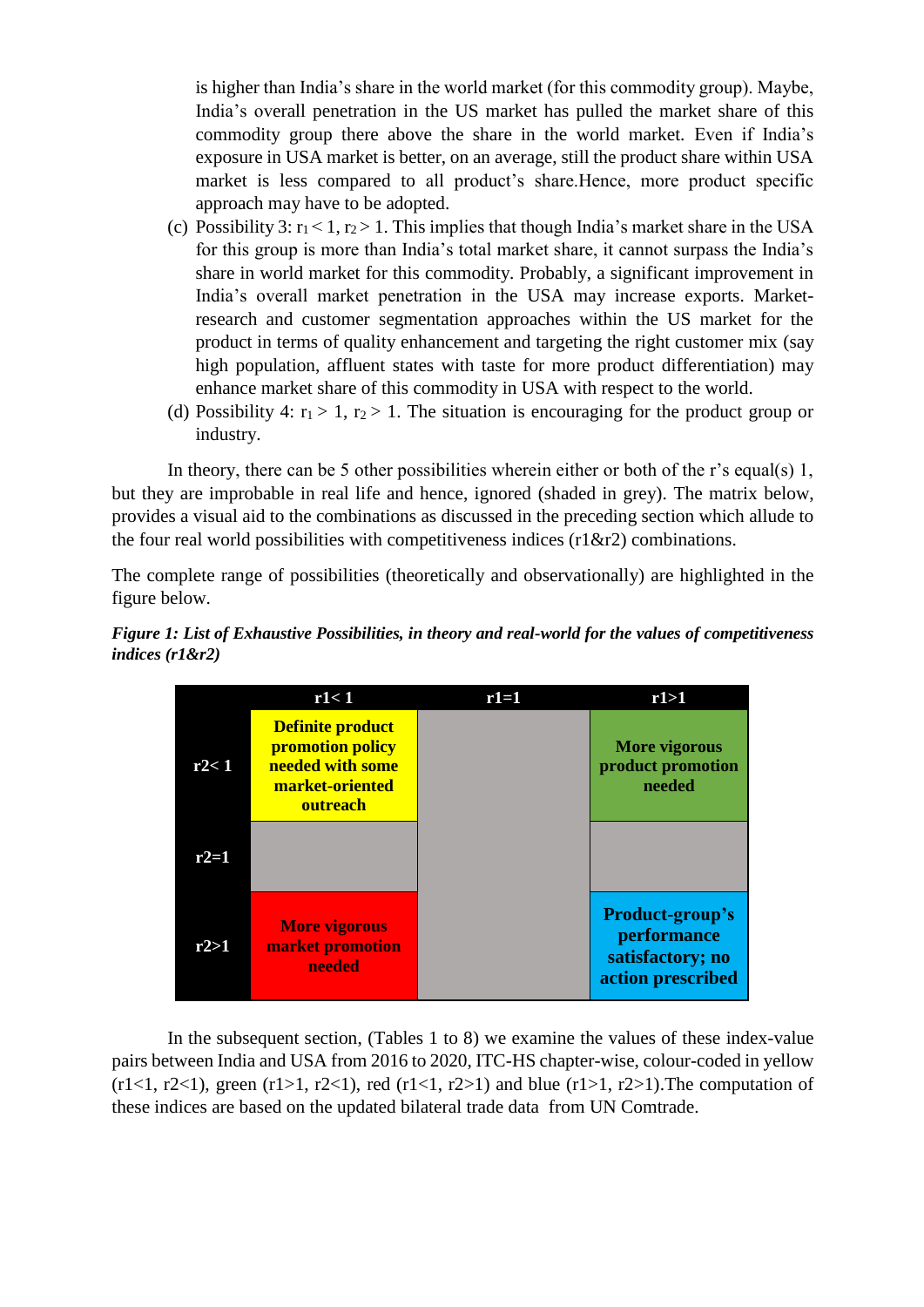| Table 1: Values of Competitiveness Indices pair (r1 and r2) between India and USA from 2016 to 2020 for Agricultural and Related Products<br>(Chapters 01-24) |                                                         |            |            |            |            |            |  |  |  |
|---------------------------------------------------------------------------------------------------------------------------------------------------------------|---------------------------------------------------------|------------|------------|------------|------------|------------|--|--|--|
| <b>ITC-HS CHAPTER</b>                                                                                                                                         | <b>COMMODITY NAME</b>                                   | 2016       | 2017       | 2018       | 2019       | 2020       |  |  |  |
| $HS-3$                                                                                                                                                        | Fish, crustaceans, molluscs, aquatic invertebrates nes  | 1.76,4.29  | 1.80,5.58  | 2.09,5.33  | 2.50,5.29  | 2.55,5.33  |  |  |  |
| $HS-4$                                                                                                                                                        | Dairy products, eggs, honey, edible animal product nes  | 6.56,1.21  | 8.89,1.78  | 5.93,1.60  | 8.07,1.46  | 10.75,1.35 |  |  |  |
| $HS-5$                                                                                                                                                        | Products of animal origin, nes                          | 1.08,0.55  | 1.06,0.56  | 1.03,0.58  | 1.50,0.56  | 1.04,0.37  |  |  |  |
| $HS-6$                                                                                                                                                        | Live trees, plants, bulbs, roots, cut flowers etc       | 2.02,0.39  | 1.97,0.39  | 1.98,0.35  | 1.85,0.33  | 2.10,0.32  |  |  |  |
| $HS-7$                                                                                                                                                        | Edible vegetables and certain roots and tubers          | 0.37, 0.29 | 0.41, 0.33 | 0.39,0.33  | 0.32, 0.24 | 0.48, 0.31 |  |  |  |
| $HS-8$                                                                                                                                                        | Edible fruit, nuts, peel of citrus fruit, melons        | 0.59, 0.43 | 0.71, 0.60 | 0.40, 0.24 | 0.27, 0.15 | 0.19,0.08  |  |  |  |
| $HS-9$                                                                                                                                                        | Coffee, tea, mate and spices                            | 0.55,1.89  | 0.47, 1.74 | 0.49, 1.66 | 0.59, 1.59 | 0.66, 1.83 |  |  |  |
| $HS-10$                                                                                                                                                       | Cereals                                                 | 1.17,3.46  | 0.98,3.64  | 1.22,3.92  | 1.42,4.35  | 1.55,5.19  |  |  |  |
| $HS-11$                                                                                                                                                       | Milling products, malt, starches, inulin, wheat gluten  | 1.70,1.10  | 1.92, 1.35 | 1.95, 1.52 | 1.88,1.31  | 1.89, 1.65 |  |  |  |
| $HS-12$                                                                                                                                                       | Oil seed, oleagic fruits, grain, seed, fruit, etc, nes  | 4.91,4.48  | 6.09,5.29  | 6.55,5.00  | 5.78,4.66  | 5.75, 4.42 |  |  |  |
| $HS-13$                                                                                                                                                       | Lac, gums, resins, vegetable saps and extracts nes      | 2.25,13.36 | 2.52,17.66 | 2.73,17.04 | 2.76,14.15 | 3.13,13.02 |  |  |  |
| $HS-14$                                                                                                                                                       | Vegetable plaiting materials, vegetable products nes    | 1.48,6.50  | 1.51,4.82  | 1.97,4.91  | 2.70,6.09  | 3.64,5.71  |  |  |  |
| $HS-15$                                                                                                                                                       | Animal, vegetable fats and oils, cleavage products, etc | 1.44,0.70  | 1.39,0.83  | 1.50,0.88  | 1.52,0.94  | 1.31,0.85  |  |  |  |
| <b>HS-16</b>                                                                                                                                                  | Meat, fish and seafood food preparations nes            | 4.37,1.42  | 4.43,2.23  | 5.97,2.30  | 5.83, 2.32 | 6.53,3.43  |  |  |  |
| <b>HS-17</b>                                                                                                                                                  | Sugars and sugar confectionery                          | 0.13, 0.25 | 0.12, 0.16 | 0.17, 0.24 | 0.12, 0.27 | 0.10,031   |  |  |  |
| $HS-18$                                                                                                                                                       | Cocoa and cocoa preparations                            | 1.46,0.29  | 1.92,0.34  | 2.05,0.45  | 2.78,0.46  | 1.32,0.21  |  |  |  |
| HS-19                                                                                                                                                         | Cereal, flour, starch, milk preparations and products   | 2.19,0.81  | 2.18,0.81  | 2.33,0.78  | 2.46,0.74  | 2.54,0.82  |  |  |  |
| $HS-20$                                                                                                                                                       | Vegetable, fruit, nut, etc food preparations            | 1.79,0.70  | 1.55,0.72  | 1.51,0.66  | 1.57,0.66  | 1.72,0.84  |  |  |  |
| $HS-21$                                                                                                                                                       | Miscellaneous edible preparations                       | 2.05,0.91  | 1.99,1.03  | 1.45,0.68  | 1.23,0.56  | 1.14,0.53  |  |  |  |
| $HS-22$                                                                                                                                                       | Beverages, spirits and vinegar                          | 0.11, 0.01 | 0.11, 0.01 | 0.12, 0.01 | 0.16, 0.01 | 0.12, 0.01 |  |  |  |
| $HS-23$                                                                                                                                                       | Residues, wastes of food industry, animal fodder        | 1.00,0.55  | 1.16,1.21  | 1.78,1.82  | 3.81,3.26  | 4.56,3.85  |  |  |  |
| <b>HS-24</b>                                                                                                                                                  | Tobacco and manufactured tobacco substitutes            | 0.65, 0.78 | 0.67, 0.76 | 0.67, 0.67 | 0.65, 0.60 | 0.72, 0.70 |  |  |  |

 From table 1, we see that for Agricultural and Related Products (Chapters 1 to 24), India's export competitiveness in US market is sound for ITC-HS chapters 10,11, 12, 13, 14,16 and 23 (shaded in teal blue). For HS-9, more vigorous market promotion is needed as seen by index values shaded in red. For HS-5, 6, 15, 18, 19, 20, 21 (index values in green), vigorous product promotion is needed. Serious product and market based intervention is required for product groups whose value-pairs are shaded in yellow, namely, HS-7,8,17,22 and 24. From Annexure-I, it is seen that HS-13(Lac, gums, resins, vegetable saps and extracts nes), HS-14(Vegetable plaiting materials, vegetable products nes), HS-03(Fish, crustaceans, molluscs, aquatic invertebrates nes) and HS-12(Oil seed, oleagic fruits, grain, seed, fruit, etc, nes) are the four agricultural commodity categories that featured in the top 10 commodity groups with largest market share (%) of India's exports in USA's imports from 2016-2020. As discussed earlier, with both index values greater than one for these 4 commodities, they already own a high competitive edge in USA and at the moment, no intervention is required for these products.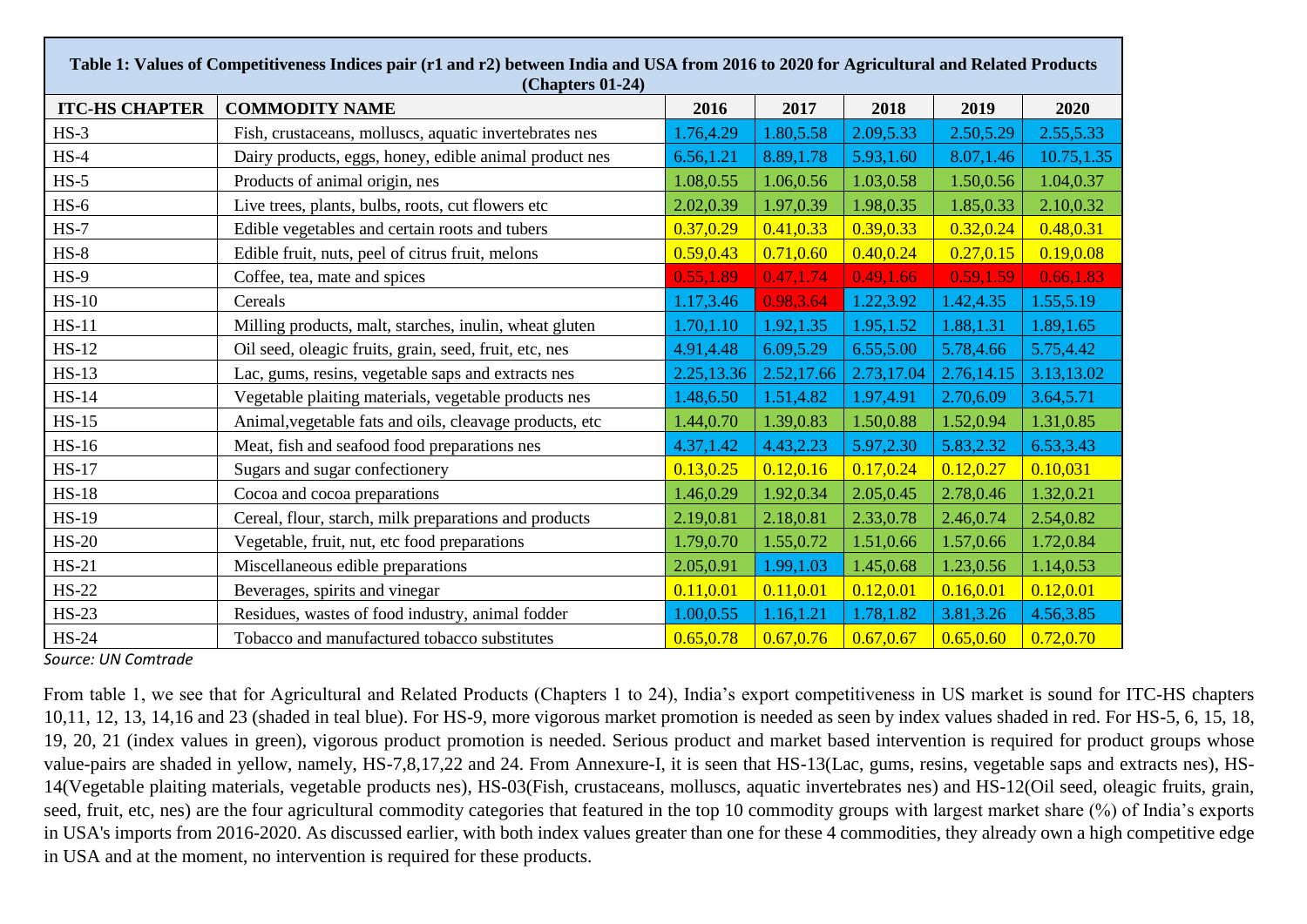| Table 2: Values of Competitiveness Indices pair (r1 and r2) between India and USA from 2016 to 2020 for Mineral Products<br>$(Chapters 25-27)$ |                                                       |           |            |      |                                                                  |            |  |
|------------------------------------------------------------------------------------------------------------------------------------------------|-------------------------------------------------------|-----------|------------|------|------------------------------------------------------------------|------------|--|
| <b>ITC-HS</b><br><b>CHAPTER</b>                                                                                                                | <b>COMMODITY NAME</b>                                 | 2016      | 2017       | 2018 | 2019                                                             | 2020       |  |
| $HS-25$                                                                                                                                        | Salt, sulphur, earth, stone, plaster, lime and cement | 0.33,0.80 | 0.34, 0.94 |      | $0.44, 1.03 \mid 0.64, 1.33 \mid$                                | 0.42, 0.91 |  |
| $HS-26$                                                                                                                                        | Ores, slag and ash                                    | 0.13.0.05 | 0.95, 0.04 |      | $0.09, 0.03$   $0.05, 0.03$   $0.21, 0.16$                       |            |  |
| $HS-27$                                                                                                                                        | Mineral fuels, oils, distillation products, etc.      | 0.73.0.71 | 0.52.0.64  |      | $\left  0.60, 0.63 \right  0.79, 0.77 \left  0.73, 0.66 \right $ |            |  |

From table 2, for Mineral Products (Chapters 25-27), for all ITC-HS codes, heavy product based intervention along with market factors have to be explored for improving India's export competitiveness to US in this sector.

| Table 3: Values of Competitiveness Indices pair (r1 and r2) between India and USA from 2016 to 2020 for Products of Chemical or<br><b>Allied Industries (Chapters 28-40)</b> |                                                         |            |            |            |            |            |  |  |
|------------------------------------------------------------------------------------------------------------------------------------------------------------------------------|---------------------------------------------------------|------------|------------|------------|------------|------------|--|--|
| <b>ITC-HS CHAPTER</b>                                                                                                                                                        | <b>COMMODITY NAME</b>                                   | 2016       | 2017       | 2018       | 2019       | 2020       |  |  |
| $HS-28$                                                                                                                                                                      | Inorganic chemicals, precious metal compound, isotopes  | 0.49, 0.29 | 0.51, 0.38 | 0.52, 0.41 | 0.65, 0.44 | 0.89,0.57  |  |  |
| $HS-29$                                                                                                                                                                      | Organic chemicals                                       | 1.27,1.95  | 1.22,2.31  | 1.04,2.13  | 1.18,2.31  | 1.10,2.32  |  |  |
| $HS-30$                                                                                                                                                                      | Pharmaceutical products                                 | 3.14,3.85  | 2.63,3.10  | 2.16,2.60  | 2.34,2.64  | 2.21, 2.75 |  |  |
| $HS-31$                                                                                                                                                                      | Fertilizers                                             | 0.86, 0.07 | 0.63, 0.06 | 0.44, 0.05 | 0.56, 0.05 | 0.62, 0.06 |  |  |
| $HS-32$                                                                                                                                                                      | Tanning, dyeing extracts, tannins, derivs, pigments etc | 1.91,3.01  | 1.71,3.00  | 1.63,3.02  | 1.69,3.15  | 1.79,3.07  |  |  |
| $HS-33$                                                                                                                                                                      | Essential oils, perfumes, cosmetics, toileteries        | 1.44,0.87  | 1.41,0.97  | 1.51,0.93  | 1.44,0.96  | 2.02, 1.15 |  |  |
| $HS-34$                                                                                                                                                                      | Soaps, lubricants, waxes, candles, modelling pastes     | 2.35, 1.09 | 2.61,1.26  | 2.57,1.19  | 2.99,1.33  | 2.00,0.93  |  |  |
| $HS-35$                                                                                                                                                                      | Albuminoids, modified starches, glues, enzymes          | 1.57,0.67  | 1.44,0.59  | 1.59,0.62  | 1.50,0.49  | 1.26,0.41  |  |  |
| $HS-36$                                                                                                                                                                      | Explosives, pyrotechnics, matches, pyrophorics, etc.    | 0.10, 0.10 | 0.09, 0.12 | 0.34, 0.42 | 0.61, 0.69 | 0.09, 0.13 |  |  |
| <b>HS-37</b>                                                                                                                                                                 | Photographic or cinematographic goods                   | 0.08, 0.00 | 0.10, 0.00 | 0.29, 0.01 | 0.24, 0.00 | 0.15, 0.00 |  |  |
| <b>HS-38</b>                                                                                                                                                                 | Miscellaneous chemical products                         | 1.16,0.99  | 1.44,1.40  | 1.22, 1.24 | 0.92, 0.98 | 0.79,0.79  |  |  |
| <b>HS-39</b>                                                                                                                                                                 | Plastics and articles thereof                           | 1.03,0.45  | 0.90,0.47  | 0.83,0.49  | 0.98,0.51  | 0.99,0.49  |  |  |
| $HS-40$                                                                                                                                                                      | Rubber and articles thereof                             | 1.00,0.69  | 0.90,0.77  | 1.10,0.85  | 1.24,0.93  | 1.23,0.94  |  |  |

*Source: UN Comtrade*

In Table 3, for Products of Chemical or Allied Industries (Chapters 28-40), HS-28 (Inorganic chemicals), HS-31(Fertilizers), HS-36(explosives), HS-37(photographic goods), HS-38(miscellaneous chemical products) and HS-39(plastics) require both product and market based intervention.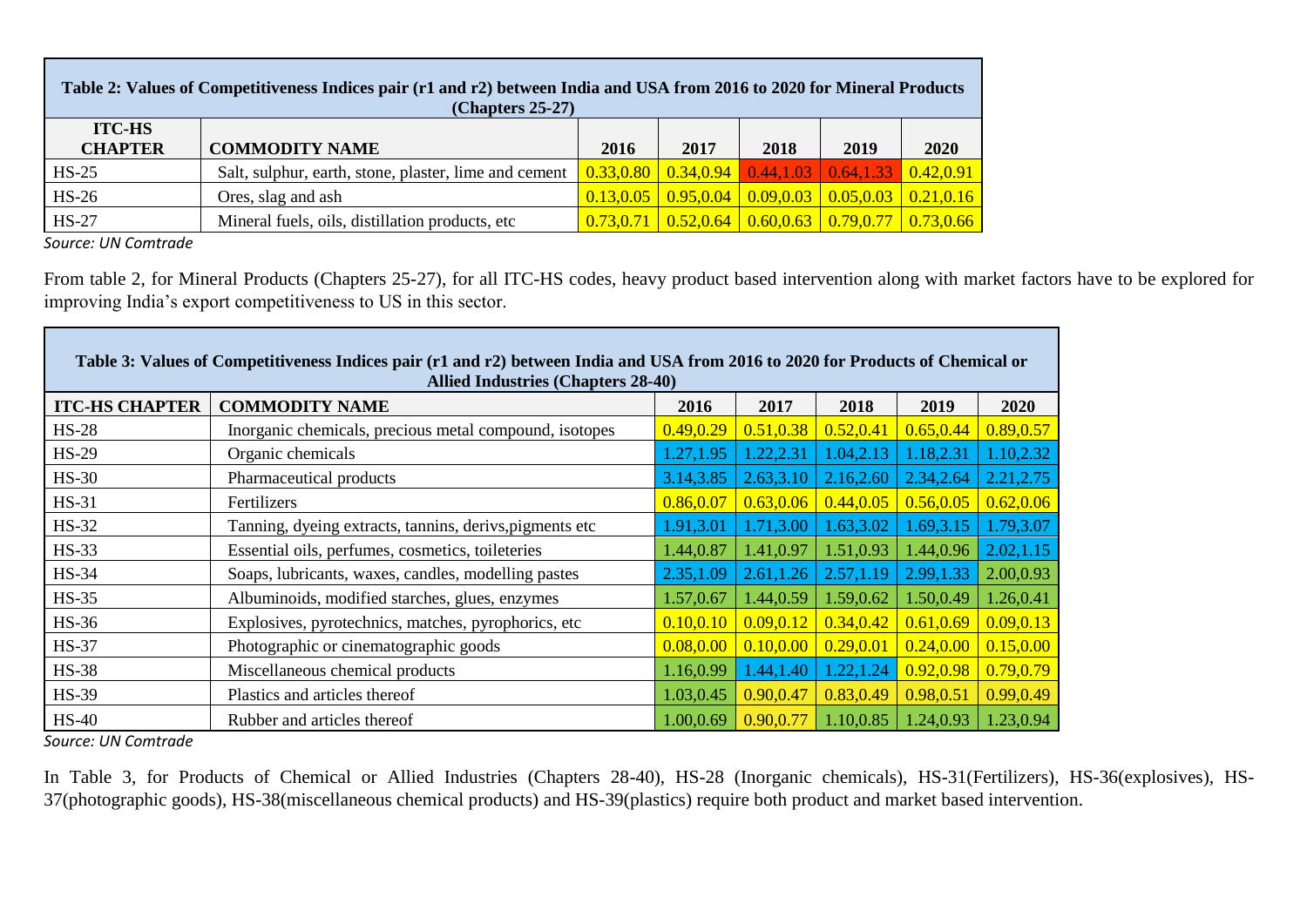| Table 4: Values of Competitiveness Indices pair (r1 and r2) between India and USA from 2016 to 2020 for Leather, Wood and Paper<br><b>Products (Chapters 41-49)</b> |                                                        |            |            |            |             |             |  |  |
|---------------------------------------------------------------------------------------------------------------------------------------------------------------------|--------------------------------------------------------|------------|------------|------------|-------------|-------------|--|--|
| <b>ITC-HS</b><br><b>CHAPTER</b>                                                                                                                                     | <b>COMMODITY NAME</b>                                  | 2016       | 2017       | 2018       | 2019        | 2020        |  |  |
| $HS-41$                                                                                                                                                             | Raw hides and skins (other than furskins) and leather  | 0.43, 0.69 | 0.44, 0.75 | 0.41, 0.63 | 0.44, 0.56  | 0.53, 0.64  |  |  |
| $HS-42$                                                                                                                                                             | Articles of leather, animal gut, harness, travel goods | 1.13,1.69  | 1.20, 1.78 | 1.25, 1.78 | 1.60,2.00   | 1.73,2.06   |  |  |
| <b>HS-43</b>                                                                                                                                                        | Furskins and artificial fur, manufactures thereof      | 10.38,0.69 | 14.39,0.84 | 14.84,0.98 | 19.28, 1.16 | 12.48, 1.22 |  |  |
| <b>HS-44</b>                                                                                                                                                        | Wood and articles of wood, wood charcoal               | 1.39,0.22  | 1.54,0.25  | 1.73, 0.25 | 2.01,0.31   | 1.88,0.28   |  |  |
| <b>HS-45</b>                                                                                                                                                        | Cork and articles of cork                              | 1.51,0.09  | 1.61,0.11  | 0.50, 0.04 | 2.10,0.14   | 0.93,0.07   |  |  |
| <b>HS-46</b>                                                                                                                                                        | Manufactures of plaiting material, basketwork, etc.    | 12.91,3.08 | 8.71,3.86  | 7.64,4.74  | 8.91,6.85   | 9.64,6.97   |  |  |
| <b>HS-47</b>                                                                                                                                                        | Pulp of wood, fibrous cellulosic material, waste etc   | 0.01, 0.00 |            | 0.04, 0.00 | 0.01, 0.00  | 0.00, 0.00  |  |  |
| $HS-48$                                                                                                                                                             | Paper & paperboard, articles of pulp, paper and board  | 0.76, 0.27 | 0.66, 0.26 | 0.65, 0.32 | 0.89, 0.47  | 1.06,0.53   |  |  |
| <b>HS-49</b>                                                                                                                                                        | Printed books, newspapers, pictures etc.               | 1.45,0.50  | 1.62,0.54  | 1.41,0.66  | 1.52,0.65   | 2.21,0.75   |  |  |

In Table 4, for Leather, Wood and Paper Products (Chapters 41-49), predominantly product promotion is required. Perhaps product development with more end-use options and product variety with industry-based R&D that are environmental friendly have to be developed to find buyers in a developed country like US. For instance, primary products like raw hides ,wood and paper pulp may have limited use or US is able to source these primary, unprocessed products at better price ,quality and terms from other trading partners.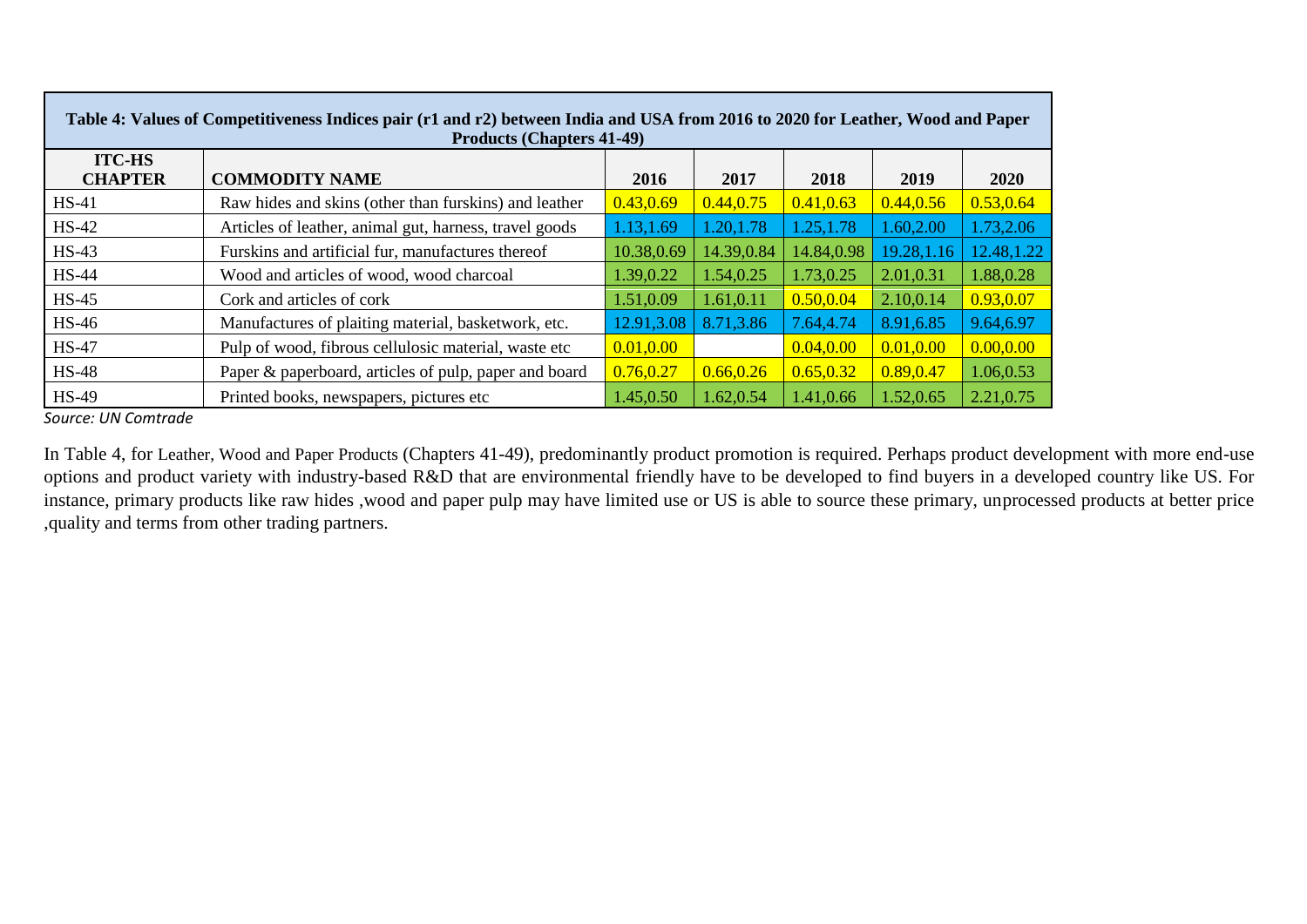| Table 5: Values of Competitiveness Indices pair (r1 and r2) between India and USA from 2016 to 2020 for Textiles, Textile Articles,<br><b>Footwear and Headgear (Chapters 50-65)</b> |                                                        |            |            |             |            |            |  |  |
|--------------------------------------------------------------------------------------------------------------------------------------------------------------------------------------|--------------------------------------------------------|------------|------------|-------------|------------|------------|--|--|
| <b>ITC-HS</b><br><b>CHAPTER</b>                                                                                                                                                      | <b>COMMODITY NAME</b>                                  | 2016       | 2017       | 2018        | 2019       | 2020       |  |  |
| $HS-50$                                                                                                                                                                              | Silk                                                   | 3.56,7.09  | 3.59,6.62  | 3.66,6.22   | 3.63,6.66  | 2.77,8.25  |  |  |
| $HS-51$                                                                                                                                                                              | Wool, animal hair, horsehair yarn and fabric thereof   | 1.34,0.77  | 0.99, 0.58 | 0.96, 0.58  | 1.28,0.80  | 2.11, 1.15 |  |  |
| $HS-52$                                                                                                                                                                              | Cotton                                                 | 0.70, 4.09 | 0.71,4.57  | 0.76,5.01   | 1.05,5.06  | 0.83,4.81  |  |  |
| $HS-53$                                                                                                                                                                              | Vegetable textile fibres nes, paper yarn, woven fabric | 2.38,13.67 | 2.32,14.08 | 2.85, 12.46 | 2.86,13.07 | 2.64,16.41 |  |  |
| $HS-54$                                                                                                                                                                              | Manmade filaments                                      | 2.23,4.37  | 1.67,4.10  | 1.96,4.03   | 2.14,4.18  | 2.68,4.83  |  |  |
| $HS-55$                                                                                                                                                                              | Manmade staple fibres                                  | 1.39,3.67  | 1.24,3.96  | 1.40,3.34   | 1.24,2.62  | 1.51,2.99  |  |  |
| $HS-56$                                                                                                                                                                              | Wadding, felt, nonwovens, yarns, twine, cordage, etc   | 2.05,1.78  | 2.42,1.88  | 2.63, 1.90  | 3.84, 2.62 | 3.58,2.46  |  |  |
| <b>HS-57</b>                                                                                                                                                                         | Carpets and other textile floor coverings              | 2.75,15.70 | 2.54,14.65 | 2.39,13.62  | 2.91,14.05 | 2.80,14.55 |  |  |
| $HS-58$                                                                                                                                                                              | Special woven or tufted fabric, lace, tapestry etc     | 2.09, 2.73 | 2.11,3.06  | 2.03, 2.75  | 2.02,2.87  | 1.85,2.69  |  |  |
| <b>HS-59</b>                                                                                                                                                                         | Impregnated, coated or laminated textile fabric        | 3.23,1.31  | 4.94,2.23  | 4.59,1.98   | 4.73,2.20  | 4.00,2.64  |  |  |
| $HS-60$                                                                                                                                                                              | Knitted or crocheted fabric                            | 4.68,1.71  | 6.19,2.83  | 6.31,3.33   | 6.62,3.51  | 8.13,5.12  |  |  |
| HS-61                                                                                                                                                                                | Articles of apparel, accessories, knit or crochet      | 0.91,1.73  | 0.84, 1.80 | 1.05,1.82   | 1.13,1.81  | 1.25, 1.84 |  |  |
| HS-62                                                                                                                                                                                | Articles of apparel, accessories, not knit or crochet  | 1.19,2.62  | 1.21,2.69  | 1.41,2.54   | 1.46,2.50  | 1.54,2.30  |  |  |
| $HS-63$                                                                                                                                                                              | Other made textile articles, sets, worn clothing etc   | 2.13,7.82  | 2.00,8.00  | 1.99,7.49   | 2.02,6.92  | 2.05,3.67  |  |  |
| HS-64                                                                                                                                                                                | Footwear, gaiters and the like, parts thereof          | 0.86,0.93  | 0.76, 0.84 | 0.80, 0.77  | 0.91,0.76  | 0.92, 0.67 |  |  |
| HS-65                                                                                                                                                                                | Headgear and parts thereof                             | 0.63, 0.13 | 0.73, 0.16 | 0.69, 0.14  | 0.70, 0.17 | 0.67, 0.19 |  |  |

Table 5 gives the values of competitiveness indices pair (r1 and r2) between India and USA from 2016 to 2020 for Textiles, Textile Articles, Footwear and Headgear (Chapters 50-65). India seems to be doing pretty great (blue shaded region) in textiles items exports to USA. For HS-64(footwear) and HS-65(headgear) however, a definitive product promotion policy with market- research is needed for more effective bilateral trade between the trading partners.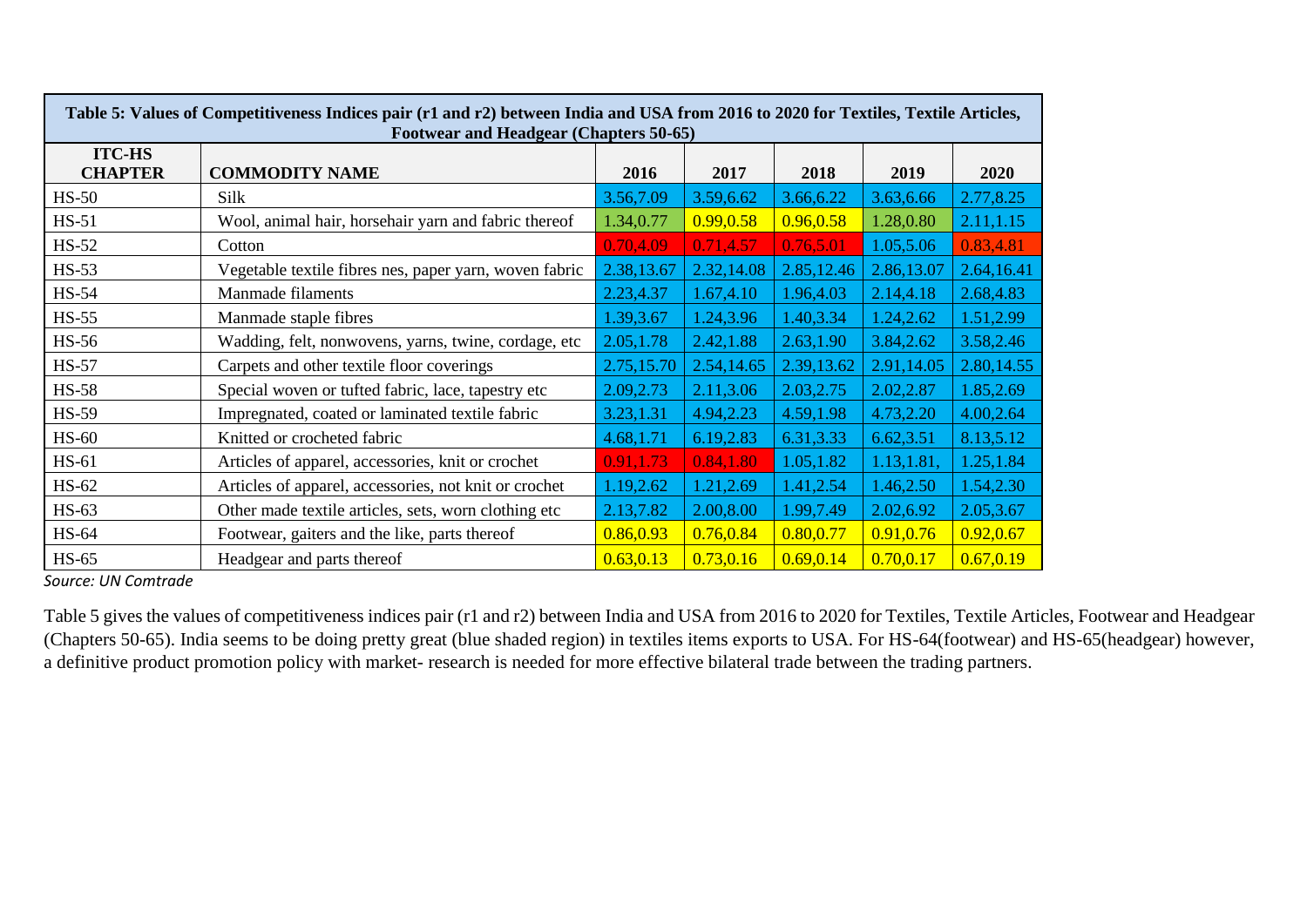| Table 6: Values of Competitiveness Indices pair (r1 and r2) between India and USA from 2016 to 2020 for Assorted Group of<br><b>Items (Chapters 66-71)</b> |                                                      |            |            |            |                         |             |  |  |
|------------------------------------------------------------------------------------------------------------------------------------------------------------|------------------------------------------------------|------------|------------|------------|-------------------------|-------------|--|--|
| <b>ITC-HS</b><br><b>CHAPTER</b>                                                                                                                            | <b>COMMODITY NAME</b>                                | 2016       | 2017       | 2018       | 2019                    | <b>2020</b> |  |  |
| <b>HS-66</b>                                                                                                                                               | Umbrellas, walking-sticks, seat-sticks, whips, etc   | 0.51, 0.04 | 1.21,0.03  | 1.22,0.04  | 1.86,0.07               | 1.80,0.06   |  |  |
| <b>HS-67</b>                                                                                                                                               | Bird skin, feathers, artificial flowers, human hair  | 0.24, 0.38 | 0.22, 0.31 | 0.27, 0.29 | 0.23, 0.25              | 0.25, 0.33  |  |  |
| $HS-68$                                                                                                                                                    | Stone, plaster, cement, asbestos, mica, etc articles | 2.09, 2.71 | 2.13,2.89  | 2.20,2.81  | 2.83,3.89               | 2.55,3.76   |  |  |
| HS-69                                                                                                                                                      | Ceramic products                                     | 0.45, 0.45 | 0.45, 0.54 |            | $0.45, 0.56$ 0.58, 0.77 | 0.92, 1.45  |  |  |
| $HS-70$                                                                                                                                                    | Glass and glassware                                  | 1.75,0.76  | 1.72,0.81  | 1.39,0.76  | 1.67,0.86               | 2.15,1.01   |  |  |
| $HS-71$                                                                                                                                                    | Pearls, precious stones, metals, coins, etc.         | 2.95,7.95  | 2.88,8.61  | 3.27, 8.96 | 3.46,8.19               | 2.41,3.82   |  |  |

From Table 6, we find competitiveness indices values for India for Assorted Group of Items (Chapters 66-71). HS-71(Pearls, precious stones etc.), expectedly and HS-68(stone, plaster, cement etc.) from India are doing good (blue shaded region) in US.HS-70 (glassware) export has also reached the desired value range. For other groups, product specific research is required.

| Table 7: Values of Competitiveness Indices pair (r1 and r2) between India and USA from 2016 to 2020 for Base Metals<br>and Articles of Base Metals (Chapters 72-83) |                                               |            |            |            |            |             |  |  |
|---------------------------------------------------------------------------------------------------------------------------------------------------------------------|-----------------------------------------------|------------|------------|------------|------------|-------------|--|--|
| <b>ITC-HS</b><br><b>CHAPTER</b>                                                                                                                                     | <b>COMMODITY NAME</b>                         | 2016       | 2017       | 2018       | 2019       | <b>2020</b> |  |  |
| <b>HS-72</b>                                                                                                                                                        | Iron and steel                                | 0.57, 0.60 | 0.43, 0.71 | 0.39, 0.46 | 0.27, 0.33 | 0.21, 0.32  |  |  |
| <b>HS-73</b>                                                                                                                                                        | Articles of iron or steel                     | 1.30, 1.37 | 1.45, 1.75 | 1.36, 1.43 | 1.63,1.66  | 1.70,1,69   |  |  |
| <b>HS-74</b>                                                                                                                                                        | Copper and articles thereof                   | 0.56, 0.56 | 0.37, 0.47 | 0.94, 0.47 | 1.79,0.50  | 1.65,0.52   |  |  |
| $HS-75$                                                                                                                                                             | Nickel and articles thereof                   | 0.43, 0.15 | 1.57,0.17  | 2.23,0.26  | 1.56,0.25  | 1.69,0.18   |  |  |
| $HS-76$                                                                                                                                                             | Aluminium and articles thereof                | 0.64, 0.53 | 0.83,0.98  | 1.07,1.37  | 0.98,1.31  | 0.68,1.01   |  |  |
| <b>HS-78</b>                                                                                                                                                        | Lead and articles thereof                     | 1.61, 1.87 | 1.83,4.23  | 0.83, 2.10 | 0.17,0.43  | 0.23,0.59   |  |  |
| <b>HS-79</b>                                                                                                                                                        | Zinc and articles thereof                     | 0.42, 0.62 | 0.46,1.18  | 0.27, 0.54 | 0.27, 0.37 | 0.18,0.39   |  |  |
| <b>HS-80</b>                                                                                                                                                        | Tin and articles thereof                      | 0.30, 0.06 | 0.71, 0.07 | 1.07,0.09  | 0.58, 0.05 | 0.50, 0.05  |  |  |
| <b>HS-81</b>                                                                                                                                                        | Other base metals, cermets, articles thereof  | 1.22,0.16  | 1.78,0.26  | 1.78,0.26  | 2.37,0.28  | 2.14,0.29   |  |  |
| <b>HS-82</b>                                                                                                                                                        | Tools, implements, cutlery, etc of base metal | 1.51,0.87  | 1.43,0.90  | 1.47,0.87  | 1.59,0.91  | 1.58,0.89   |  |  |
| <b>HS-83</b>                                                                                                                                                        | Miscellaneous articles of base metal          | 2.35,0.89  | 2.31,0.99  | 2.55,1.00  | 2.53,0.99  | 2.49, 1.02  |  |  |

*Source: UN Comtrade*

From Table 7, for Base Metals and Articles of Base Metals (Chapters 72-83), mostly product specific intervention is required for bulk of the commodities. India's exports look competitive enough for USA for HS-73 (Iron & Steel), HS-78 (Lead) and HS-83 (Base Metals).HS-76(Aluminium) exports' boost may call for more market specific approach.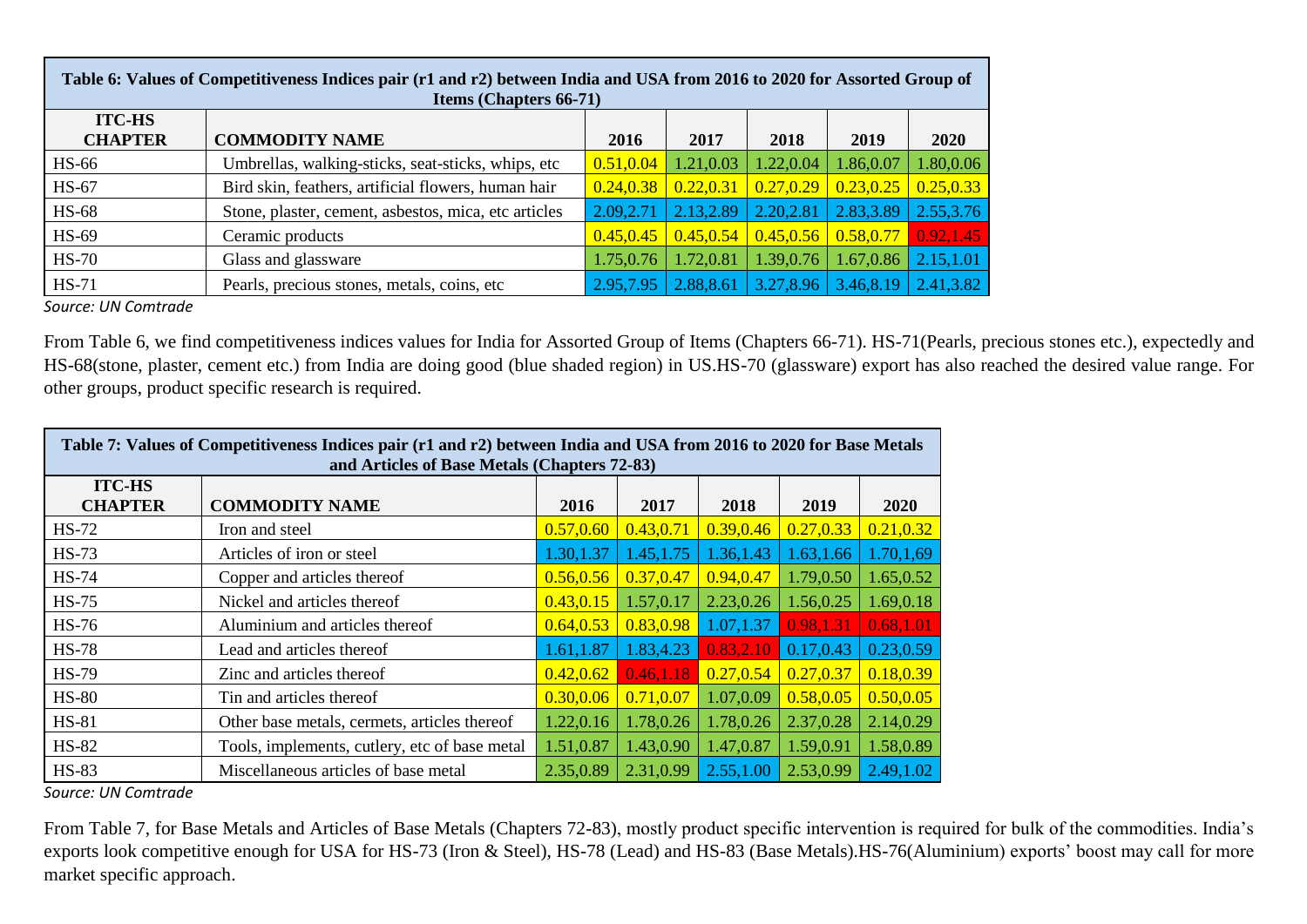| Table 8: Values of Competitiveness Indices pair (r1 and r2) between India and USA from 2016 to 2020 for High-End Manufactured<br>Products, Furniture, Sports Goods and Works of Art (Chapters 84-99) |                                                        |            |            |            |            |            |  |
|------------------------------------------------------------------------------------------------------------------------------------------------------------------------------------------------------|--------------------------------------------------------|------------|------------|------------|------------|------------|--|
| <b>ITC-HS</b><br><b>CHAPTER</b>                                                                                                                                                                      | <b>COMMODITY NAME</b>                                  | 2016       | 2017       | 2018       | 2019       | 2020       |  |
| <b>HS-84</b>                                                                                                                                                                                         | Nuclear reactors, boilers, machinery, etc.             | 1.00,0.32  | 0.93, 0.36 | 1.02,0.41  | 1.08,0.43  | 1.08,0.41  |  |
| <b>HS-85</b>                                                                                                                                                                                         | Electrical, electronic equipment                       | 1.21,0.18  | 1.13,0.18  | 1.14,0.22  | 1.13,0.26  | 1.84,0.39  |  |
| <b>HS-86</b>                                                                                                                                                                                         | Railway, tramway locomotives, rolling stock, equipment | 1.78,0.46  | 1.13,0.46  | 2.27, 1.32 | 1.43,0.56  | 2.89,0.41  |  |
| <b>HS-87</b>                                                                                                                                                                                         | Vehicles other than railway, tramway                   | 0.39, 0.20 | 0.41, 0.23 | 0.78,0.43  | 0.78,0.39  | 0.86, 0.39 |  |
| <b>HS-88</b>                                                                                                                                                                                         | Aircraft, spacecraft, and parts thereof                | 0.61, 0.25 | 0.73, 0.24 | 0.99, 0.25 | 1.31,0.23  | 1.28,0.30  |  |
| <b>HS-89</b>                                                                                                                                                                                         | Ships, boats and other floating structures             | 0.01, 0.01 | 0.00, 0.00 | 0.00, 0.00 | 0.00, 0.00 | 0.00, 0.00 |  |
| <b>HS-90</b>                                                                                                                                                                                         | Optical, photo, technical, medical, etc apparatus      | 1.04,0.23  | 1.03,0.24  | 1.11,0.26  | 1.06,0.24  | 1.05,0.24  |  |
| HS-91                                                                                                                                                                                                | Clocks and watches and parts thereof                   | 0.81, 0.05 | 0.94, 0.06 | 0.53, 0.04 | 0.30, 0.02 | 0.43, 0.03 |  |
| HS-92                                                                                                                                                                                                | Musical instruments, parts and accessories             | 0.82, 0.10 | 0.78, 0.10 | 0.91, 0.11 | 0.74, 0.11 | 0.75, 0.11 |  |
| <b>HS-93</b>                                                                                                                                                                                         | Arms and ammunition, parts and accessories thereof     | 2.01,0.54  | 2.26,0.77  | 2.05,0.77  | 2.28,0.73  | 1.16,0.74  |  |
| <b>HS-94</b>                                                                                                                                                                                         | Furniture, lighting, signs, prefabricated buildings    | 2.10,0.58  | 1.98,0.59  | 2.06,0.62  | 2.22,0.67  | 2.35,0.73  |  |
| <b>HS-95</b>                                                                                                                                                                                         | Toys, games, sports requisites                         | 1.16,0.16  | 1.53,0.19  | 1.25,0.18  | 1.43,0.21  | 1.63,0.21  |  |
| <b>HS-96</b>                                                                                                                                                                                         | Miscellaneous manufactured articles                    | 1.46,0.78  | 1.63,0.86  | 1.66,0.89  | 1.59,0.80  | 2.08,0.94  |  |
| <b>HS-97</b>                                                                                                                                                                                         | Works of art, collectors pieces and antiques           | 0.88,0.38  | 3.12,0.42  | 1.71,0.27  | 10.17,1.28 | 6.52,0.66  |  |
| <b>HS-99</b>                                                                                                                                                                                         | Commodities not elsewhere specified                    | 3.70,0.34  | 9.17,0.43  | 24.20,0.35 | 15.20,0.36 | 28.61,0.36 |  |

Table 8 for High-End Manufactured Products, Furniture, Sports Goods and Works of Art (Chapters 84-99), shows a distinctive product promotion need with some market study. For HS-97 though, i.e., works of art, collectors pieces and antiques, in 2019 and 2020, India has achieved satisfactory trade performance.

**\*\*\***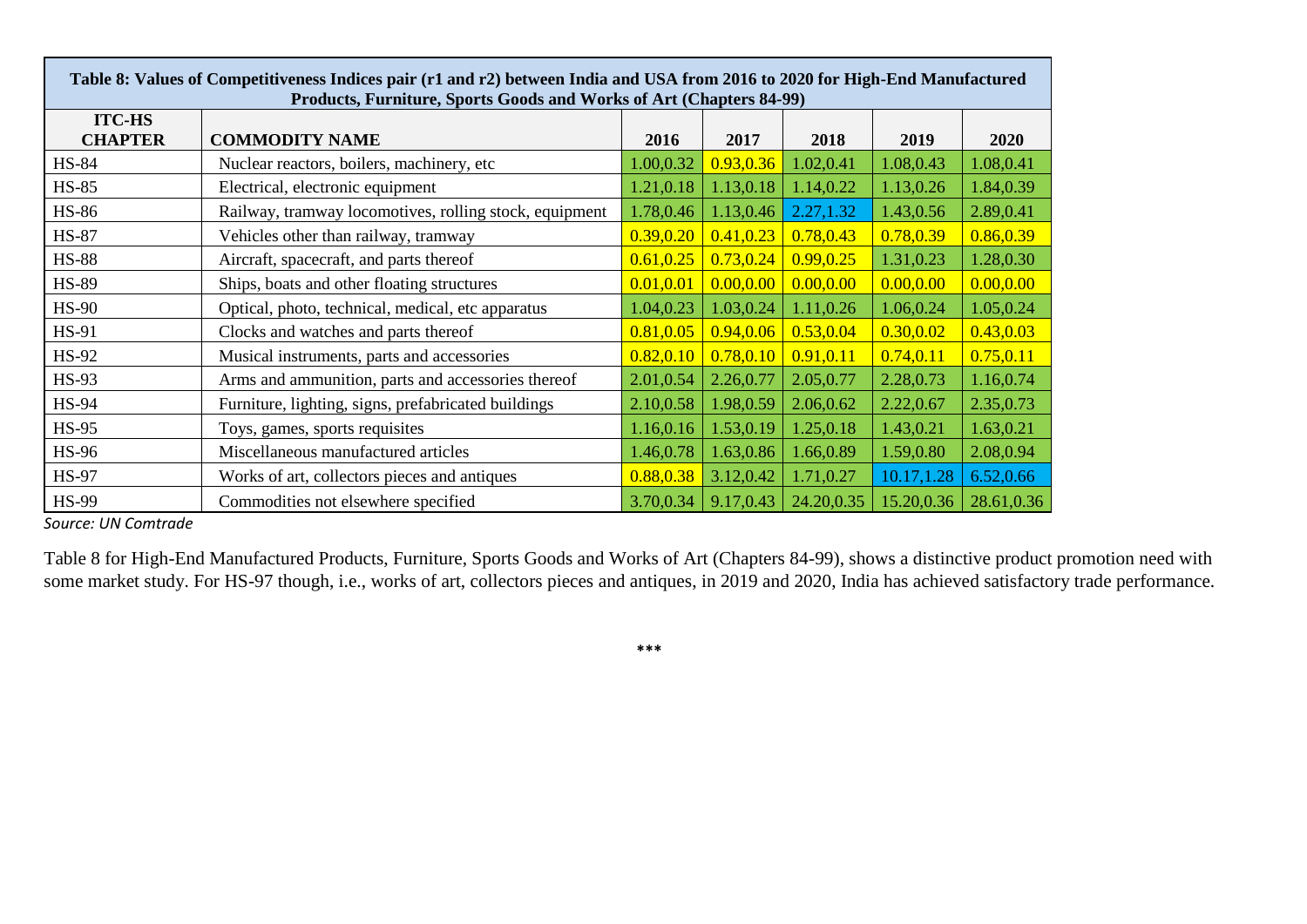| India's Market Share (%) in USA's Imports from 2016-2020 (Arranged in Order of Magnitude of Commodity Chapters, Highest to Lowest) |                                                         |       |       |       |       |       |
|------------------------------------------------------------------------------------------------------------------------------------|---------------------------------------------------------|-------|-------|-------|-------|-------|
| <b>ITC-HS CHAPTER</b>                                                                                                              | <b>COMMODITY NAME</b>                                   | 2016  | 2017  | 2018  | 2019  | 2020  |
| $HS-13$                                                                                                                            | Lac, gums, resins, vegetable saps and extracts nes      | 28.82 | 37.16 | 36.85 | 32.43 | 28.49 |
| <b>HS-57</b>                                                                                                                       | Carpets and other textile floor coverings               | 33.25 | 30.78 | 29.46 | 32.19 | 31.84 |
| $HS-53$                                                                                                                            | Vegetable textile fibres nes, paper yarn, woven fabric  | 29.01 | 29.61 | 26.95 | 29.94 | 35.91 |
| $HS-71$                                                                                                                            | Pearls, precious stones, metals, coins, etc             | 16.87 | 18.11 | 19.38 | 18.78 | 8.36  |
| $HS-50$                                                                                                                            | Silk                                                    | 15.01 | 13.92 | 13.45 | 15.26 | 18.06 |
| HS-63                                                                                                                              | Other made textile articles, sets, worn clothing etc    | 16.64 | 16.90 | 16.20 | 15.87 | 8.04  |
| $HS-14$                                                                                                                            | Vegetable plaiting materials, vegetable products nes    | 13.88 | 10.17 | 10.62 | 13.95 | 12.49 |
| $HS-03$                                                                                                                            | Fish, crustaceans, molluscs, aquatic invertebrates nes  | 9.10  | 11.75 | 11.54 | 12.34 | 11.87 |
| <b>HS-46</b>                                                                                                                       | Manufactures of plaiting material, basketwork, etc.     | 6.58  | 8.17  | 10.25 | 15.70 | 15.25 |
| $HS-12$                                                                                                                            | Oil seed, oleagic fruits, grain, seed, fruit, etc, nes  | 9.56  | 11.14 | 10.82 | 10.68 | 9.68  |
| <b>HS-52</b>                                                                                                                       | Cotton                                                  | 8.68  | 9.60  | 10.85 | 11.61 | 10.53 |
| <b>HS-54</b>                                                                                                                       | Manmade filaments                                       | 9.11  | 8.66  | 8.72  | 9.58  | 10.57 |
| $HS-10$                                                                                                                            | Cereals                                                 | 7.43  | 7.65  | 8.49  | 9.98  | 11.36 |
| <b>HS-60</b>                                                                                                                       | Knitted or crocheted fabric                             | 3.68  | 5.96  | 7.22  | 8.05  | 11.21 |
| $HS-55$                                                                                                                            | Manmade staple fibres                                   | 7.79  | 8.34  | 7.23  | 6.01  | 6.54  |
| <b>HS-68</b>                                                                                                                       | Stone, plaster, cement, asbestos, mica, etc articles    | 5.77  | 6.09  | 6.09  | 8.92  | 8.24  |
| <b>HS-32</b>                                                                                                                       | Tanning, dyeing extracts, tannins, derivs, pigments etc | 6.37  | 6.31  | 6.53  | 7.24  | 6.73  |
| <b>HS-30</b>                                                                                                                       | Pharmaceutical products                                 | 8.18  | 6.49  | 5.63  | 6.07  | 6.02  |
| <b>HS-58</b>                                                                                                                       | Special woven or tufted fabric, lace, tapestry etc      | 5.80  | 6.42  | 5.95  | 6.59  | 5.89  |
| HS-62                                                                                                                              | Articles of apparel, accessories, not knit or crochet   | 5.58  | 5.66  | 5.50  | 5.74  | 5.04  |
| <b>HS-16</b>                                                                                                                       | Meat, fish and seafood food preparations nes            | 3.03  | 4.70  | 4.97  | 5.33  | 7.52  |
| <b>HS-29</b>                                                                                                                       | Organic chemicals                                       | 4.15  | 4.85  | 4.60  | 5.30  | 5.09  |
| $HS-23$                                                                                                                            | Residues, wastes of food industry, animal fodder        | 1.18  | 2.56  | 3.95  | 7.48  | 8.43  |
| <b>HS-56</b>                                                                                                                       | Wadding, felt, nonwovens, yarns, twine, cordage, etc    | 3.74  | 3.97  | 4.11  | 6.01  | 5.40  |
| <b>HS-59</b>                                                                                                                       | Impregnated, coated or laminated textile fabric         | 3.00  | 4.69  | 4.29  | 5.05  | 5.78  |
| <b>HS-42</b>                                                                                                                       | Articles of leather, animal gut, harness, travel goods  | 3.63  | 3.75  | 3.85  | 4.59  | 4.52  |
| <b>HS-78</b>                                                                                                                       | Lead and articles thereof                               | 3.98  | 8.88  | 4.55  | 0.99  | 1.30  |
| HS-61                                                                                                                              | Articles of apparel, accessories, knit or crochet       | 3.68  | 3.79  | 3.94  | 4.16  | 4.03  |
| <b>HS-09</b>                                                                                                                       | Coffee, tea, mate and spices                            | 4.01  | 3.67  | 3.60  | 3.72  | 4.07  |
| <b>HS-73</b>                                                                                                                       | Articles of iron or steel                               | 2.92  | 3.70  | 3.11  | 3.82  | 3.70  |
| $HS-04$                                                                                                                            | Dairy products, eggs, honey, edible animal product nes  | 2.59  | 3.76  | 3.47  | 3.41  | 3.01  |
| $HS-11$                                                                                                                            | Milling products, malt, starches, inulin, wheat gluten  | 2.35  | 2.86  | 3.30  | 3.01  | 3.63  |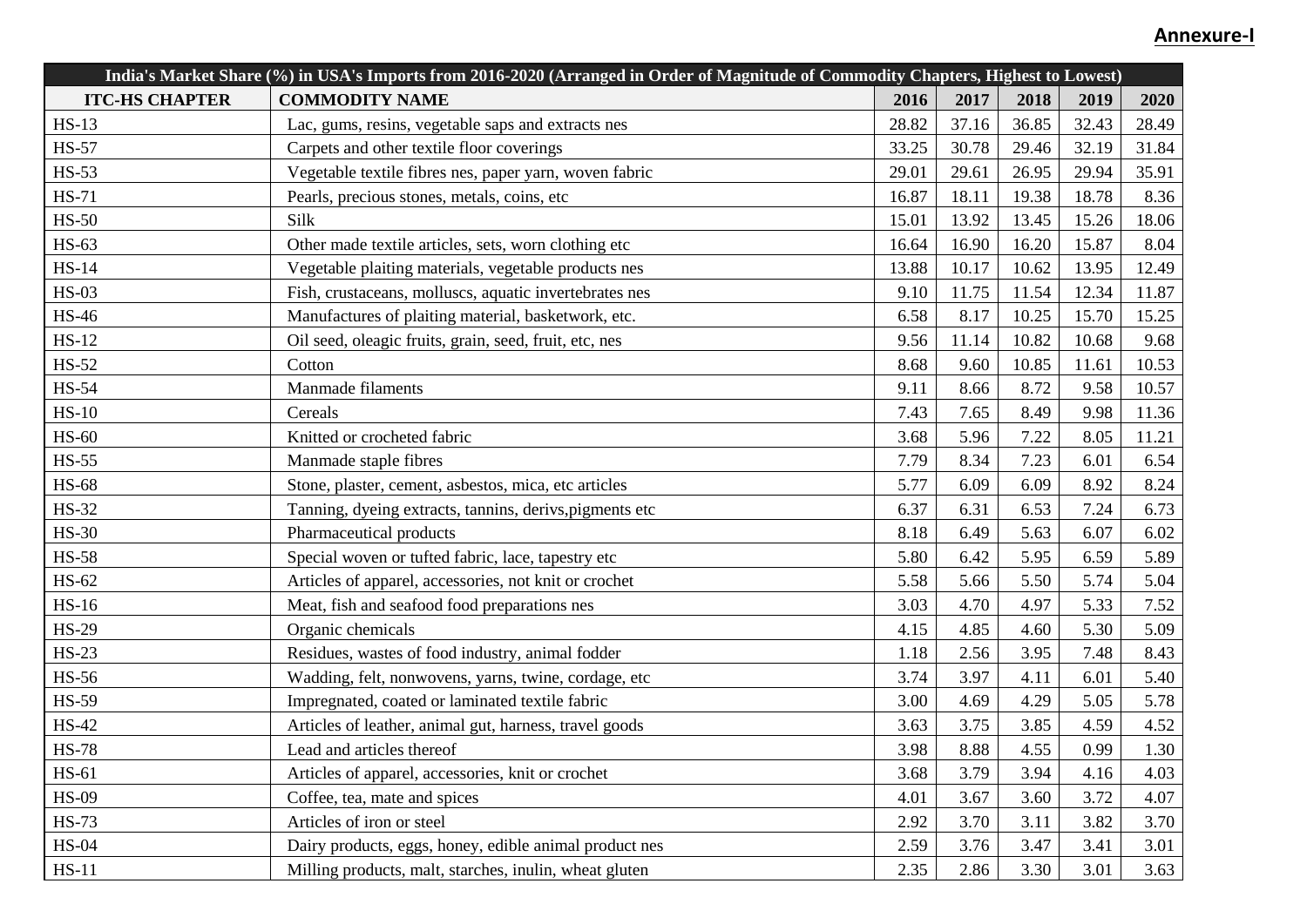| <b>HS-34</b>                 | Soaps, lubricants, waxes, candles, modelling pastes     | 2.32 | 2.66 | 2.59 | 3.05 | 2.05 |
|------------------------------|---------------------------------------------------------|------|------|------|------|------|
| <b>HS-38</b>                 | Miscellaneous chemical products                         | 2.12 | 2.95 | 2.69 | 2.26 | 1.75 |
| <b>HS-76</b>                 | Aluminium and articles thereof                          | 1.13 | 2.07 | 2.96 | 3.01 | 2.22 |
| $HS-25$                      | Salt, sulphur, earth, stone, plaster, lime and cement   | 1.71 | 2.14 | 2.25 | 3.06 | 2.00 |
| <b>HS-43</b>                 | Furskins and artificial fur, manufactures thereof       | 1.49 | 1.78 | 2.13 | 2.67 | 2.68 |
| <b>HS-83</b>                 | Miscellaneous articles of base metal                    | 1.89 | 2.09 | 2.17 | 2.28 | 2.24 |
|                              |                                                         | 1.87 | 2.05 | 2.01 | 2.20 | 2.53 |
| <b>HS-33</b><br><b>HS-82</b> | Essential oils, perfumes, cosmetics, toileteries        |      | 1.91 | 1.90 |      | 1.96 |
|                              | Tools, implements, cutlery, etc of base metal           | 1.85 |      |      | 2.10 |      |
| <b>HS-96</b>                 | Miscellaneous manufactured articles                     | 1.68 | 1.81 | 1.94 | 1.85 | 2.07 |
| $HS-15$                      | Animal, vegetable fats and oils, cleavage products, etc | 1.50 | 1.76 | 1.90 | 2.17 | 1.87 |
| <b>HS-70</b>                 | Glass and glassware                                     | 1.62 | 1.71 | 1.65 | 1.98 | 2.23 |
| <b>HS-40</b>                 | Rubber and articles thereof                             | 1.47 | 1.62 | 1.84 | 2.14 | 2.07 |
| <b>HS-64</b>                 | Footwear, gaiters and the like, parts thereof           | 1.99 | 1.77 | 1.67 | 1.75 | 1.48 |
| <b>HS-19</b>                 | Cereal, flour, starch, milk preparations and products   | 1.73 | 1.71 | 1.69 | 1.70 | 1.81 |
| $HS-51$                      | Wool, animal hair, horsehair yarn and fabric thereof    | 1.66 | 1.24 | 1.25 | 1.84 | 2.53 |
| <b>HS-69</b>                 | Ceramic products                                        | 0.97 | 1.11 | 1.21 | 1.77 | 3.17 |
| $HS-21$                      | Miscellaneous edible preparations                       | 1.94 | 2.16 | 1.49 | 1.30 | 1.18 |
| $HS-20$                      | Vegetable, fruit, nut, etc food preparations            | 1.49 | 1.52 | 1.44 | 1.51 | 1.85 |
| <b>HS-93</b>                 | Arms and ammunition, parts and accessories thereof      | 1.16 | 1.62 | 1.67 | 1.69 | 1.64 |
| $HS-24$                      | Tobacco and manufactured tobacco substitutes            | 1.69 | 1.60 | 1.47 | 1.40 | 1.54 |
| <b>HS-27</b>                 | Mineral fuels, oils, distillation products, etc         | 1.53 | 1.35 | 1.37 | 1.78 | 1.45 |
| <b>HS-41</b>                 | Raw hides and skins (other than furskins) and leather   | 1.47 | 1.59 | 1.37 | 1.29 | 1.41 |
| <b>HS-86</b>                 | Railway, tramway locomotives, rolling stock, equipment  | 0.98 | 0.98 | 2.87 | 1.30 | 0.91 |
| <b>HS-94</b>                 | Furniture, lighting, signs, prefabricated buildings     | 1.24 | 1.25 | 1.35 | 1.56 | 1.61 |
| <b>HS-49</b>                 | Printed books, newspapers, pictures etc                 | 1.06 | 1.15 | 1.43 | 1.49 | 1.65 |
| <b>HS-79</b>                 | Zinc and articles thereof                               | 1.32 | 2.48 | 1.17 | 0.86 | 0.87 |
| <b>HS-97</b>                 | Works of art, collectors pieces and antiques            | 0.81 | 0.88 | 0.60 | 2.94 | 1.46 |
| <b>HS-35</b>                 | Albuminoids, modified starches, glues, enzymes          | 1.43 | 1.26 | 1.36 | 1.14 | 0.90 |
| $HS-05$                      | Products of animal origin, nes                          | 1.17 | 1.18 | 1.26 | 1.32 | 0.82 |
| <b>HS-74</b>                 | Copper and articles thereof                             | 1.20 | 0.99 | 1.03 | 1.15 | 1.14 |
| <b>HS-39</b>                 | Plastics and articles thereof                           | 0.97 | 1.02 | 1.06 | 1.17 | 1.09 |
| <b>HS-72</b>                 | Iron and steel                                          | 1.28 | 1.50 | 1.00 | 0.77 | 0.71 |
| <b>HS-28</b>                 | Inorganic chemicals, precious metal compound, isotopes  | 0.63 | 0.81 | 0.89 | 1.02 | 1.27 |
| <b>HS-84</b>                 | Nuclear reactors, boilers, machinery, etc               | 0.69 | 0.76 | 0.90 | 1.01 | 0.90 |
| <b>HS-48</b>                 | Paper & paperboard, articles of pulp, paper and board   | 0.58 | 0.56 | 0.70 | 1.09 | 1.18 |
| <b>HS-99</b>                 | Commodities not elsewhere specified                     | 0.74 | 0.86 | 0.77 | 0.83 | 0.79 |